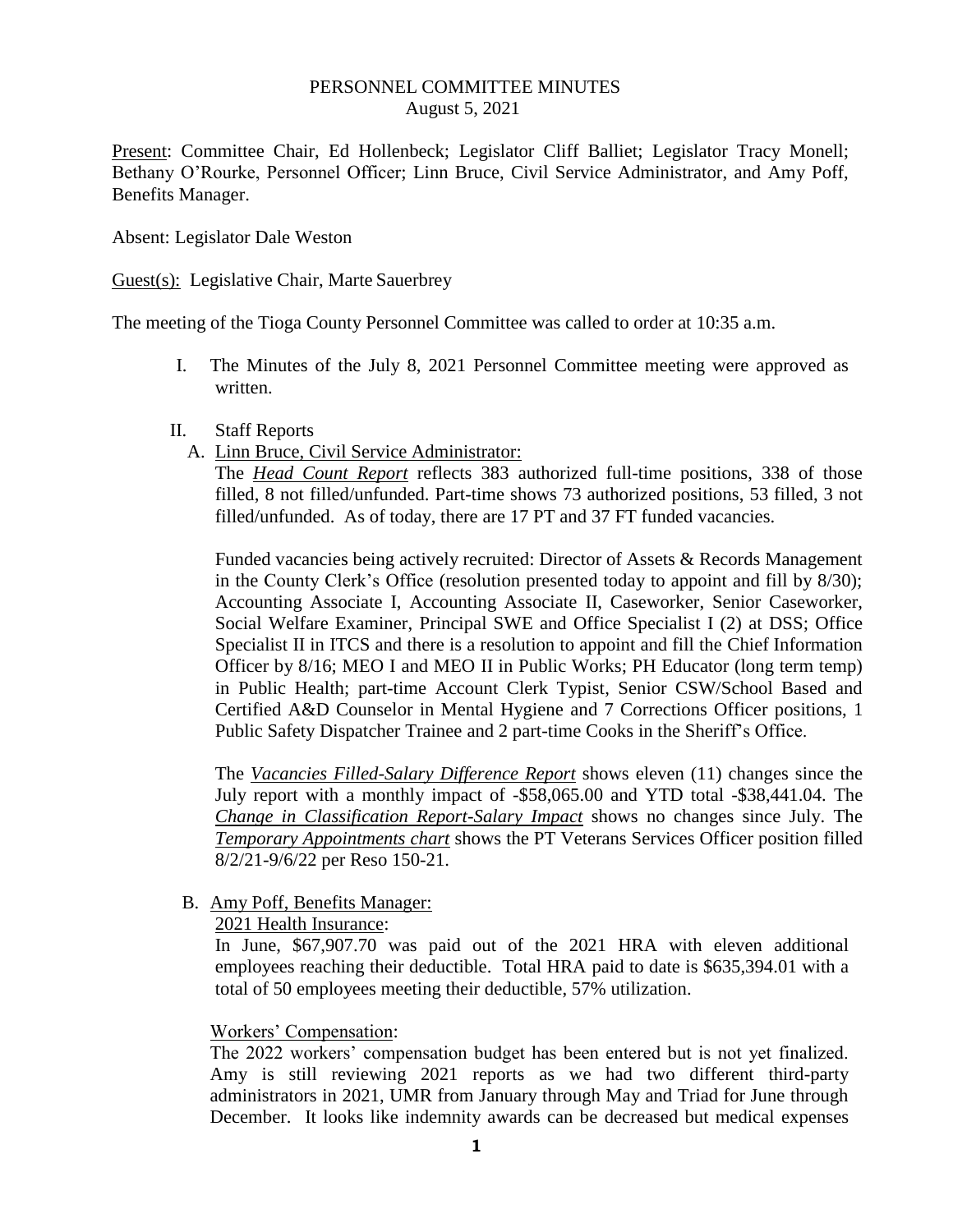need to be increased. The 2022 budget will either be a zero increase or be slightly decreased (excluding salary and fringe costs). The total budget figure is comprised of assessments to participants in the self-insured plan and a small portion covered by refund from NYS of prior year's expenses.

C. Bethany O'Rourke, Personnel Officer

Budget Tracking Report:

 The budget tracking report as of the end of July 2021 was distributed for review. We have collected \$1,320 (30.5%) of our projected revenue and spent 51.4% of our appropriations.

### III. Old Business:

### Remote Work Discussion:

A draft 'work from home' policy was emailed to Personnel Committee members and it was requested that they give any feedback to Marte by July  $22^{nd}$ . Marte indicated that hard copies of the draft policy were also handed out at the Department Head meeting and she met with Drew regarding the technical aspects of working from home. After some discussion, the draft policy will be distributed to all Legislators in advance and discussed at September's Worksession with added feedback from I.T. and Department Heads.

# Non-Union Salary Committee:

The committee has met once and a second meeting is scheduled for August  $11<sup>th</sup>$ . Some recommendations regarding the Board of Elections are also being considered.

## Medicare Eligible Retiree Health Insurance:

A resolution will need to be done by August  $30<sup>th</sup>$  if the County wants to participate with the Broome County Purchasing Allowance. Amy and Bethany have asked for more information to compare the benefits with what we currently offer Medicare eligible retirees. Bethany spoke to the consultant and scheduled a zoom call with UHC, the insurance carrier. If this moves forward, a resolution will be presented at the  $2<sup>nd</sup>$  Worksession in August. The Committee authorized Bethany and Amy to decide if we should move forward.

### IV. New Business:

2022 Departmental Budget Request:

Some highlights of Personnel's budget request:

- Reduced revenue forecast due to drop in applicants
- Reduction to the Payment to State
- Advertising budget reduced due to lower amount requested from ERC for 2022
- Increased Contracting Services by \$40,000. This amount was originally budgeted in 2020 for the Non-Union Salary Study, which was cancelled
- Decrease in Leased/Service Equipment. The monthly payments for the new copier have been reduced dramatically.
- Increase in Training/All Other in order to send Nancy to the Leadership Tioga program next year, some additional money for Kelly to attend Civil Service Institute and money for attending the annual Civil Service conference, possibly being held at Tioga Downs